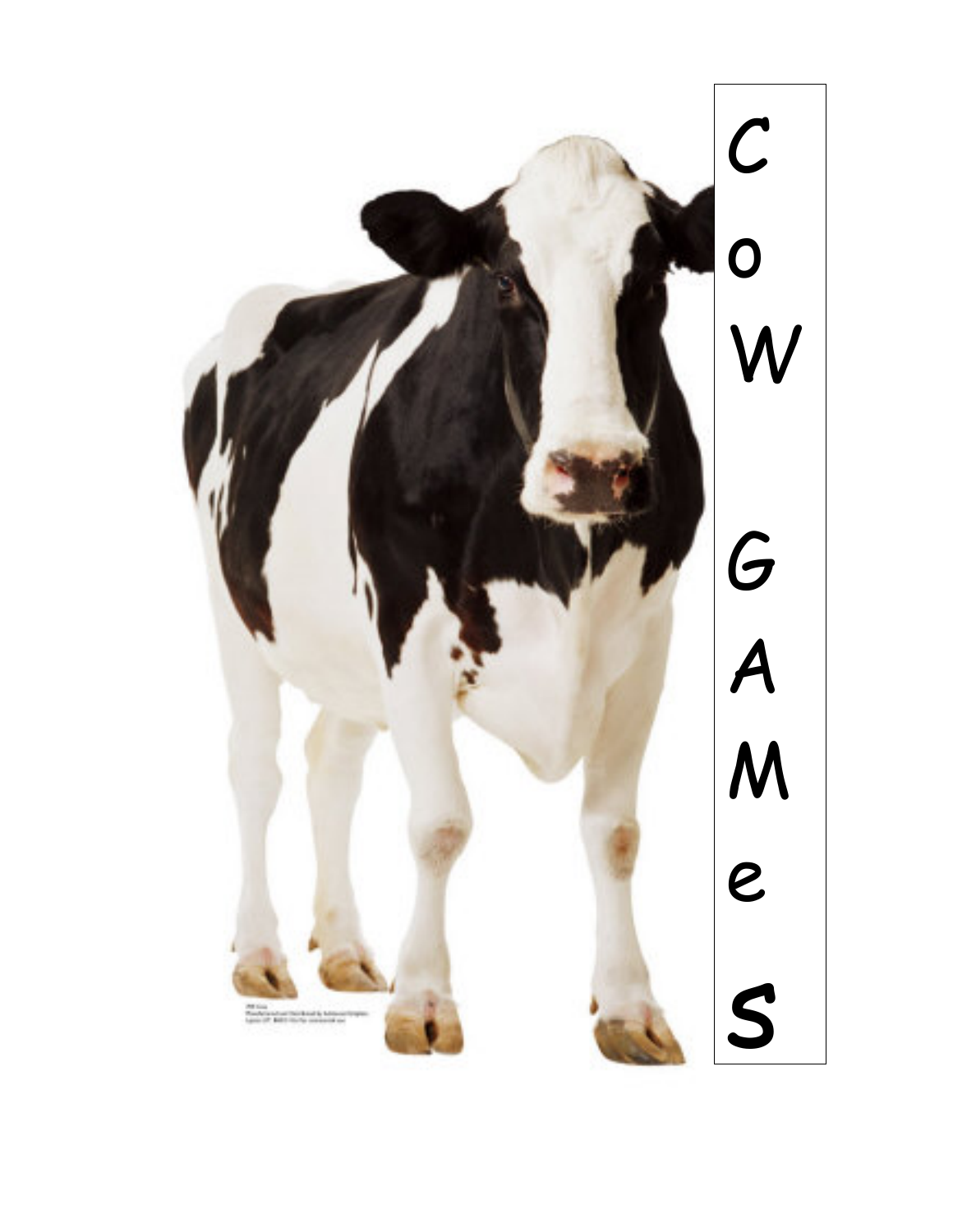## *Cow Games Introduction*



#### **Introduction and Philosophy:**

Cow Games are not just games for games sake. They are activities with the specific

intention of building team work. Cow Games are extremely great ideas when your church budget is low and your time allotments are limited. Cow Games are essentially team building activities that can be done with materials that just happen to be laying around your church or home...

#### **Cow Games help youth and adults focus on some key issues in leadership:**

• Who should lead? Should just one person lead? How does team work happen with multiple leaders?

• How do women and men lead differently? There are many voices in our world that teach women to be passive and men to be dominant! We need another model.

**A Few helpful hint**s: A Cow Game is most productive when followed with a debriefing time: (See below for details). Critical to the process is allowing the youth to develop and struggle as a team. Jumping in to correct a team problem too early will

inhibit the team from developing and the youth from developing good group leadership skills. However, sometimes making adjustments to the rules can encourage the youth to productively struggle with their understanding of team. Example: If the girls are being dominated by the boys say, "For the next 5 minutes boys cannot talk!" Be sure to ask a question about this in the debriefing time.

#### **Alternative Options:**

1. Play Cow Games in a series.

In this option, all injuries last through out the whole series. The team has to carry any and all "Cows" and adjust their strategy for accomplishing the activity appropriately. By playing Cow Games in consecutive order the youth have to plan their losses more carefully. NOTE: The leader is free to give grace to some of the injuries if one feels that the activity would be impossible.

2. Play the same Cow Game 2-3 Weeks (days) in a row.

By playing the same Cow Game 2-3 weeks in a row the youth develop a sense of challenge to work better as a team. They will try to do it quicker and with fewer injuries each time. NOTE: A Cow Game changes when the group changes. (i.e. If a key leader is missing the next week(day) the group dynamics change and so does the group building). Even when youth know the answer it is still about working together with those who make up the team that particular day.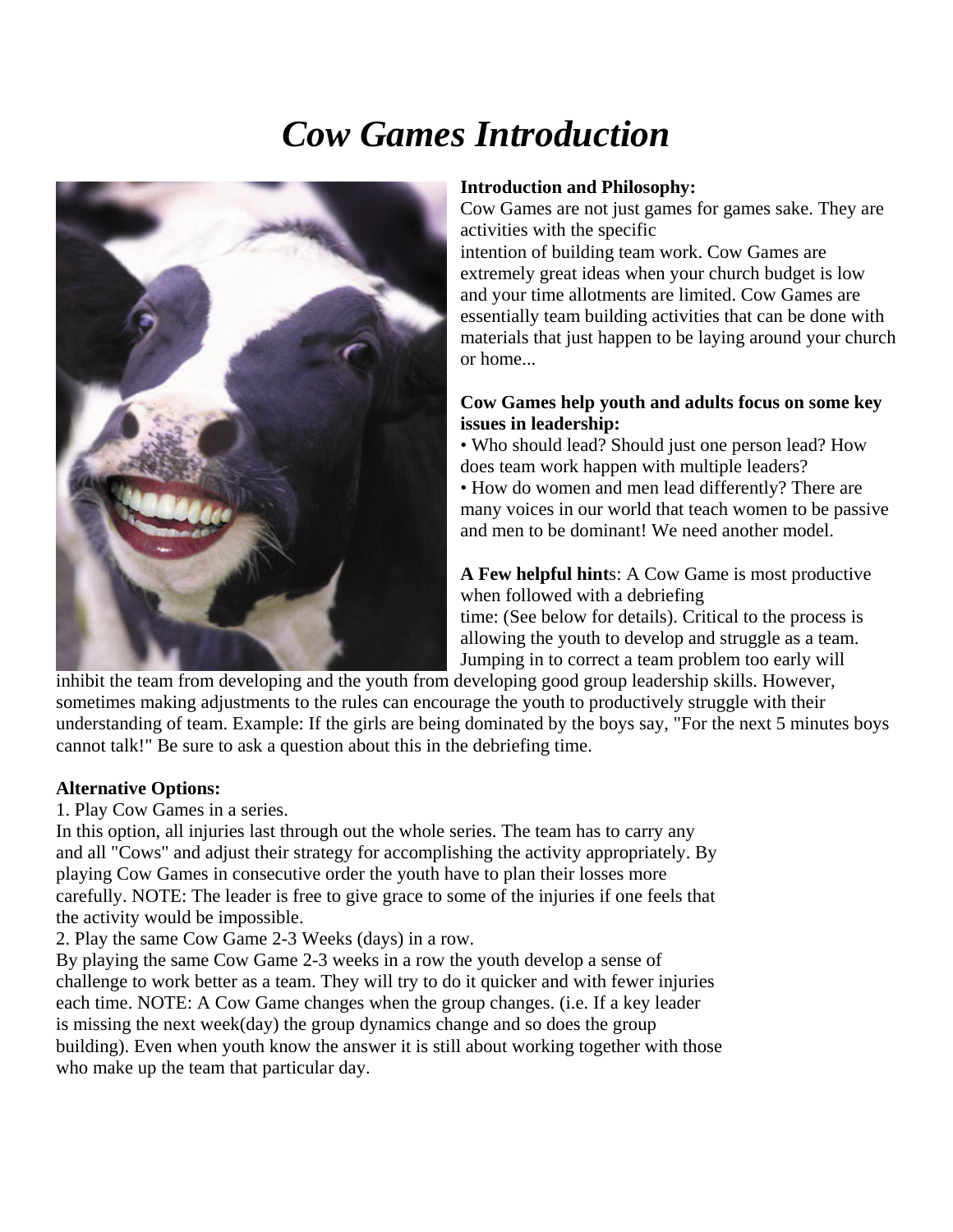# *Pillow Crossing*

Materials: Two large pillows or similar objects, a roll of masking tape, a Broom and a surface in which pillows can slide, (i.e. gym, fellowship hall, or a non-carpeted long hallway). If the hallway is used you must make the walls untouchable!

Set Up: Place two pieces of tape approximately 25 feet apart (a little more for some and

a little less for others). These will be the beginning and ending of said activity. Place the two pillows and broom at one end of course. (The pillows should be just big enough to allow the whole group to crowd on to them).

Instructions: Have the youth gather at the end of the course with the pillows and broom. Tell them, "Your herd of cows has made it to a great river and need to get across to the other side before the farmer catches up with you. The farmer is 15 minutes behind you. The whole team must travel together with all the given equipment and the river is a fast-moving river and if anyone touches the floor (in between the tape marks) during the crossing one cow will be lost. (If three cows are lost they have to start over).

Possible Solution: All the youth pile onto one pillow (holding each other tight). They use the broom to push the other pillow in to position then the whole team steps onto that pillow and



proceed to walk across the river. (Other solutions are possible, let the youth be creative as long as they follow the game parameters).

Debriefing Time: Have the youth sit down and relax for a moment. Ask the youth to rate themselves as a team: 1 bad - 10 great. Ask them why and encourage them to share their opinions with each other. Ask them what things helped them as a team and what things got in the way of their team work. End by encouraging the youth in their team work and either move on to the next Cow Game or thank them for their efforts.

#### *Cow Pen*

Materials: A rope or similar item. Objects that can act as fence posts (i.e., trees, a stack of four chairs, a volleyball pole...).

Set Up: Place or locate your "fence posts" in a triangle. Tie your rope at about 4 feet on the post and run it around to the other "posts" creating a Pen. (a little higher for some and a little less for others: about chest high for your average participant).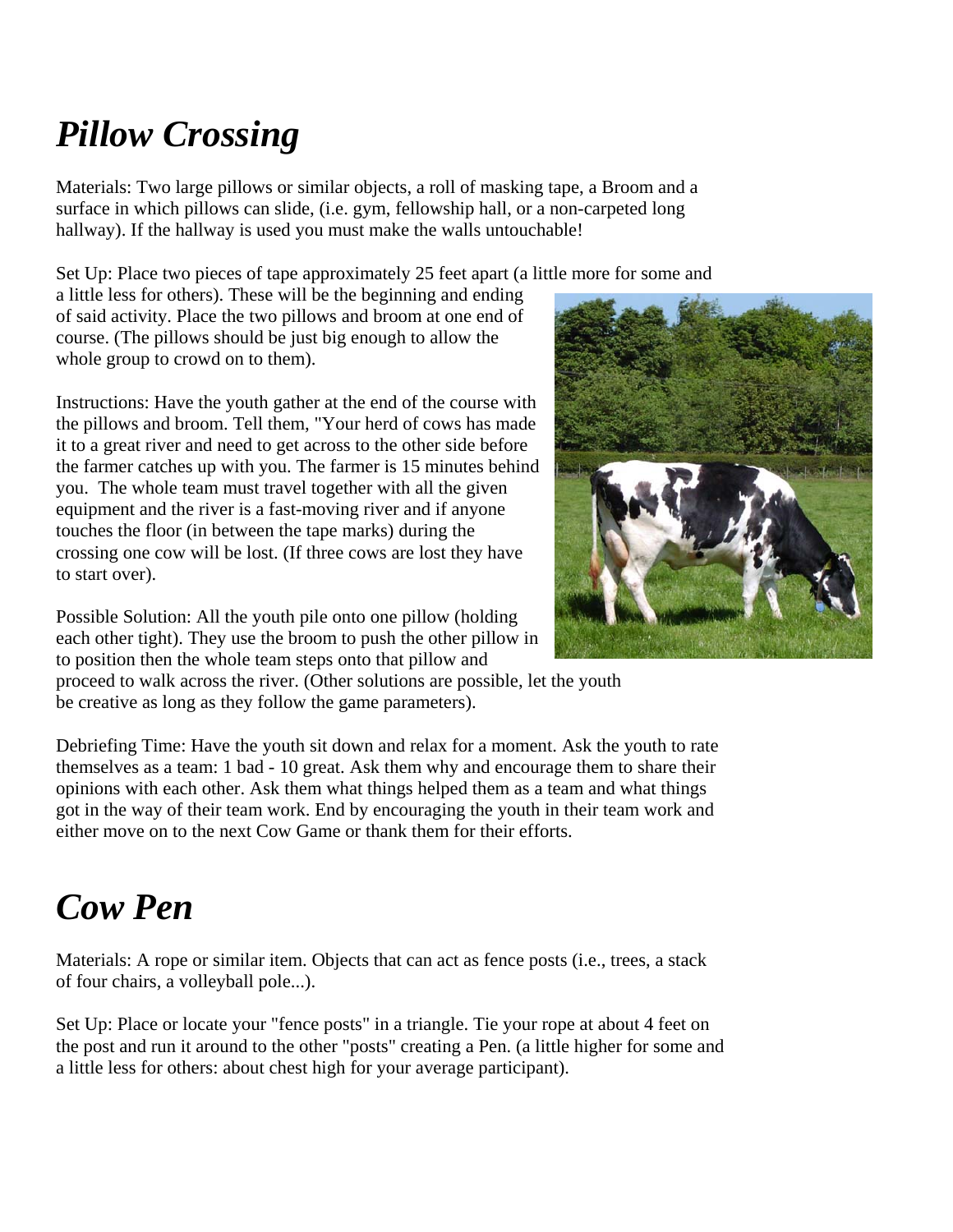Instructions: Have the youth gather inside the pen. Begin by telling them that they are a heard of cows and the farmer is coming to take them to McDonald's to become dinner in 15 minutes. They are inside an electric Cow Pen and the fence posts are also electric. If any one touches these electric places they will loose a limb (arm or leg) for the rest of the activity. Their task is to get the whole heard (team) up and over the fence (no going under) without losing any (or as few as possible) limbs before the farmer comes in 15 minutes. **WARNING: YOUTH WILL ATTEMPT TO THROW YOUTH OUT ON THEIR HEADS. DO NOT ALLOW THE THROWING OF YOUTH. PREPARE TO PROVIDE SAFETY CHECKS AND IF YOU HAVE A MATTRESS OR TWO PLACE THEM ON THE OUTSIDE OF THE FENCE.**

Possible Solution: One youth gets on all fours, making a step. Two others lean over and place their hands on first youth's lower back or shoulders, making two second steps. All others help the steps balance and help one youth step up onto the steps and over the fence. Then that person becomes a step on the others side.  $\times$  Key to the solution is choosing the last person to get out; Best if this person can jump out on his/her own or the person is the lightest person in the group so that the team can just slowly lift him/her out over the line. Someone always ask if they can just sacrifice their life for the heard or most often some members ask to sacrifice another member of the team without their consent. If this occurs just deal with this in the Debriefing time. Ask: How the youth felt about it; from the perspective of the sacrifice to the sacrificer?

Debriefing Time: Have the youth sit down and relax for a moment. Ask the youth to rate themselves as a team: 1 bad - 10 great. Ask them why and encourage them to share their opinions with each other. Ask them what things helped them as a team and what things got in the way of their team work. End by encouraging the youth in their team work and either move on to the next Cow Game or thank them for their efforts.

#### *Stairs*

Materials: You need a set of stairs! 5-7 steps with a platform works best but others can be adjusted.

Set Up: Ask the youth to stand at the bottom of the stairs! Difficult set up I know!

Instructions: As the youth stand at the bottom of the stairs and you stand on step you want them to get to (5th -7th, depending on their height and all) tell the youth exactly this: "Your task is to get your whole herd (team) from where you are now to this step without touching the walls, the banisters or the steps in between. You have 15 minutes to accomplish this task." Any touch results in a loss of limb like in the Cow Pen activity.

Possible Solution: There are two possible solutions for this activity, one mental and one physical. 1) If they decide as a whole team to go around (assuming that there is a second entrance or stair case) 2) Building a step like the Cow Pen will enable most of the team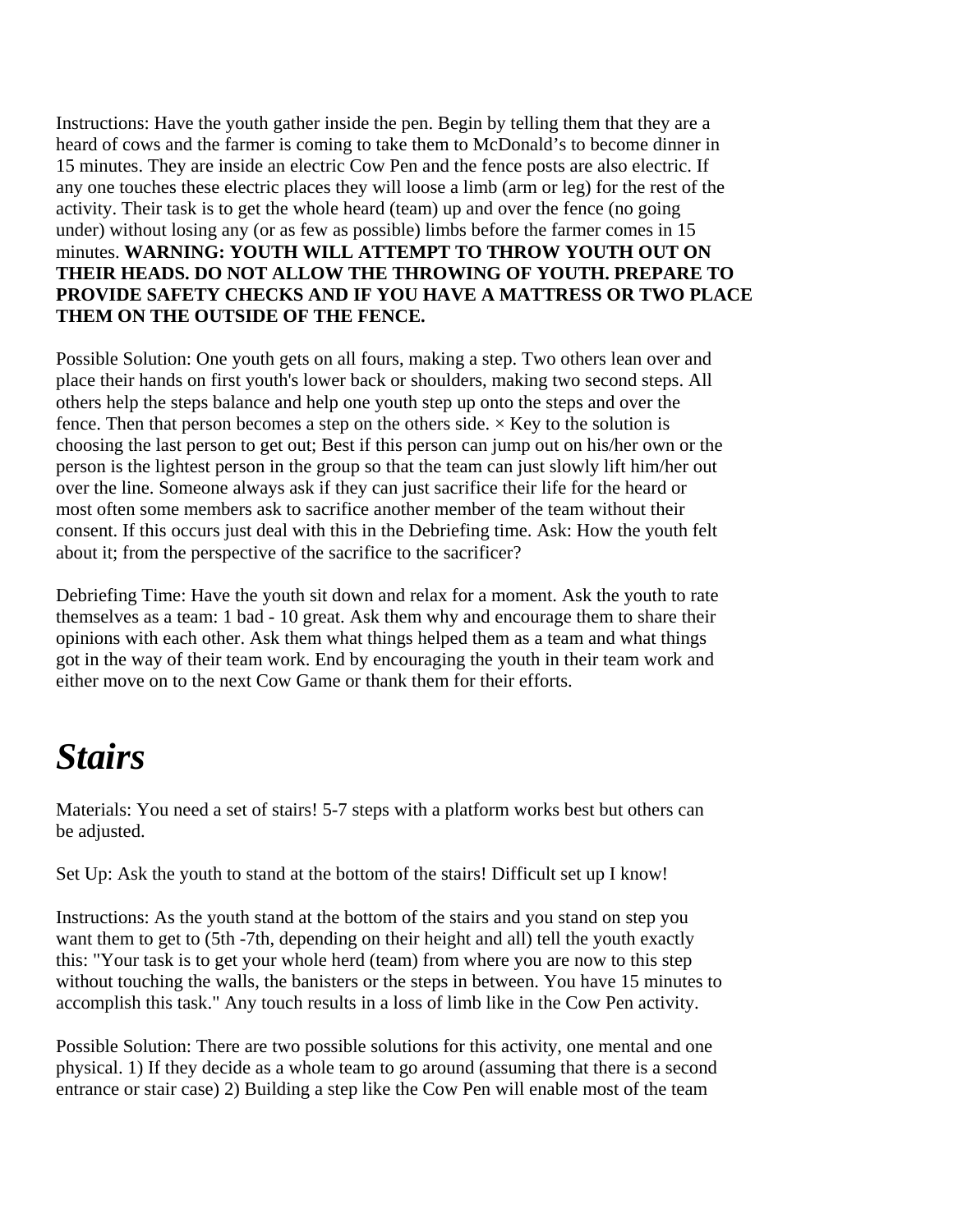to step across to the step with minimal effort. See diagram: The last person either jumps or is pulled up by the rest of the group. Note this is either a very easy Cow Game or a very difficult one.

Debriefing Time: Have the youth sit down and relax for a moment. Ask the youth to rate themselves as a team: 1 bad - 10 great. Ask them why and encourage them to share their opinions with each other. Ask them what things helped them as a team and what things got in the way of their team work. End by encouraging the youth in their team work and either move on to the next Cow Game or thank them for their efforts.

# *Through the Hoops*

Materials: Two hoops (hula Hoops work but something similar would work too), a role of masking tape and some yarn or string.

Set Up: Using the two pieces of string per hoop hang from the ceiling or tree. Place the hoops about 2 feet apart and at varied heights between 3 feet to 5 feet off the ground. (vary this based on the average height of your participants). Place the tape on the ground forming a 3 ft by 4 ft box on the ground directly underneath the hoops.



Instructions: Have the youth gather around the hoops. Inform them that they are not allowed to step inside the box, or touch the hoops. The hoops are electric and the box represents quicksand in which any cow would surely die. They need to get the whole herd "team" through these two hoops and over the quicksand. There are no rules as to where they must stand as long as they don't touch the hoops or step into the box. A touch of the hoops means the loss of a limb and stepping into the box means a lost cow and that member has to sit down. (Adjust this activity as needed--make it possible but challenging).

Possible Solution: The youth gather around all

sides of the hoops and lift person up on one side and slowly pass them through the hoops and safely let them down on the other side. The solution is fairly simple but the team work is somewhat difficult.

Debriefing Time: Have the youth sit down and relax for a moment. Ask the youth to rate themselves as a team: 1 bad - 10 great. Ask them why and encourage them to share their opinions with each other. Ask them what things helped them as a team and what things got in the way of their team work. End by encouraging the youth in their team work and either move on to the next Cow Game or thank them for their efforts.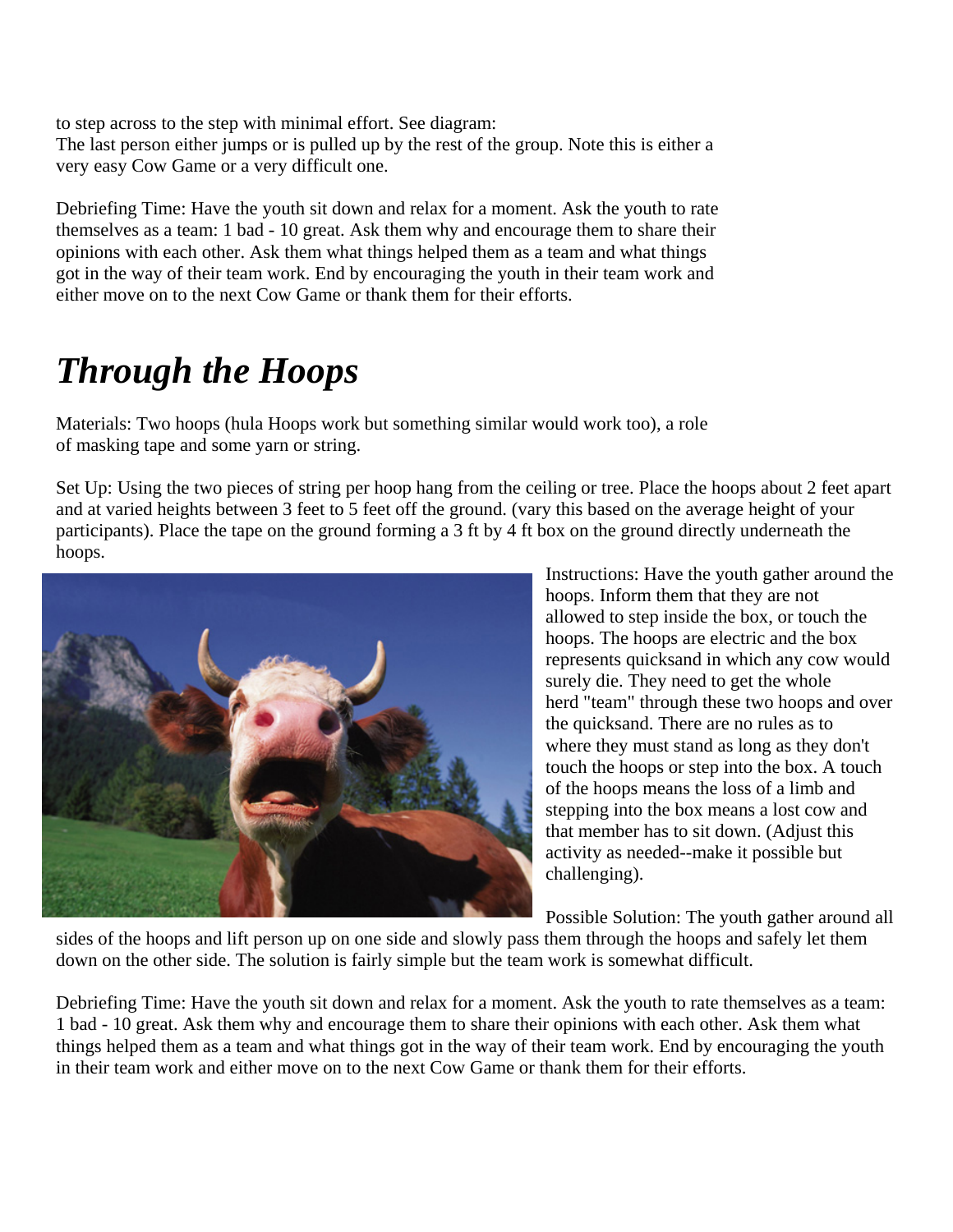## *Mouse Hole*

Materials: Two chairs and yarn or rope.

Set Up: Similar to the hoops though somewhat easier... Place chairs about 2-3 feet about (vary depending upon the participants). Tie the rope on one of the legs of the chair and then run rope to the other chair, up to the top and then back over to the other chair creating a 3\*3ft square or "mouse hole."

Instructions: Choose one side of the "hole" to be the beginning and have the youth gather on that side. Tell them that they can only get to the other side by going through the "hole". Info <sup>3</sup>rm them that the chairs are electric and so is the rope and therefore, if they touch them they will loose a limb. Their task again is to try to get the whole "herd" team through in 15 minutes before, "yes you guessed it" the farmer comes to take them out to be dinner.

Possible Solution: The famous human wheel barrel works great for this exercise. However, it takes the whole team giving a hand to make sure no one touches the chairs or the rope. If people can just squeeze through make the hole smaller.

Debriefing Time: Have the youth sit down and relax for a moment. Ask the youth to rate themselves as a team: 1 bad - 10 great. Ask them why and encourage them to share their opinions with each other. Ask them what things helped them as a team and what things got in the way of their team work. End by encouraging the youth in their team work and either move on to the next Cow Game or thank them for their efforts.

#### *Beam me Up...Moo*

Materials: A piece of foam or wood or construction paper. Generally it should be about 2ft by 2ft for every 8 to 10 people. However, again adjust depending on the size of the youth.

Set Up: Place the piece of wood or similar object on the floor at least 5 feet from any wall or other object.



Instructions: Have the youth gather around the square and say, "Your herd has found

itself stranded on another planet and the sun will be going down in 15 minutes. If the herd is still on the planet at that time they will surely freeze to death." By chance a passing starship radios and says that it has enough power to operate its transporter one time. The good news is that if the whole team can get onto the beam out spot - "the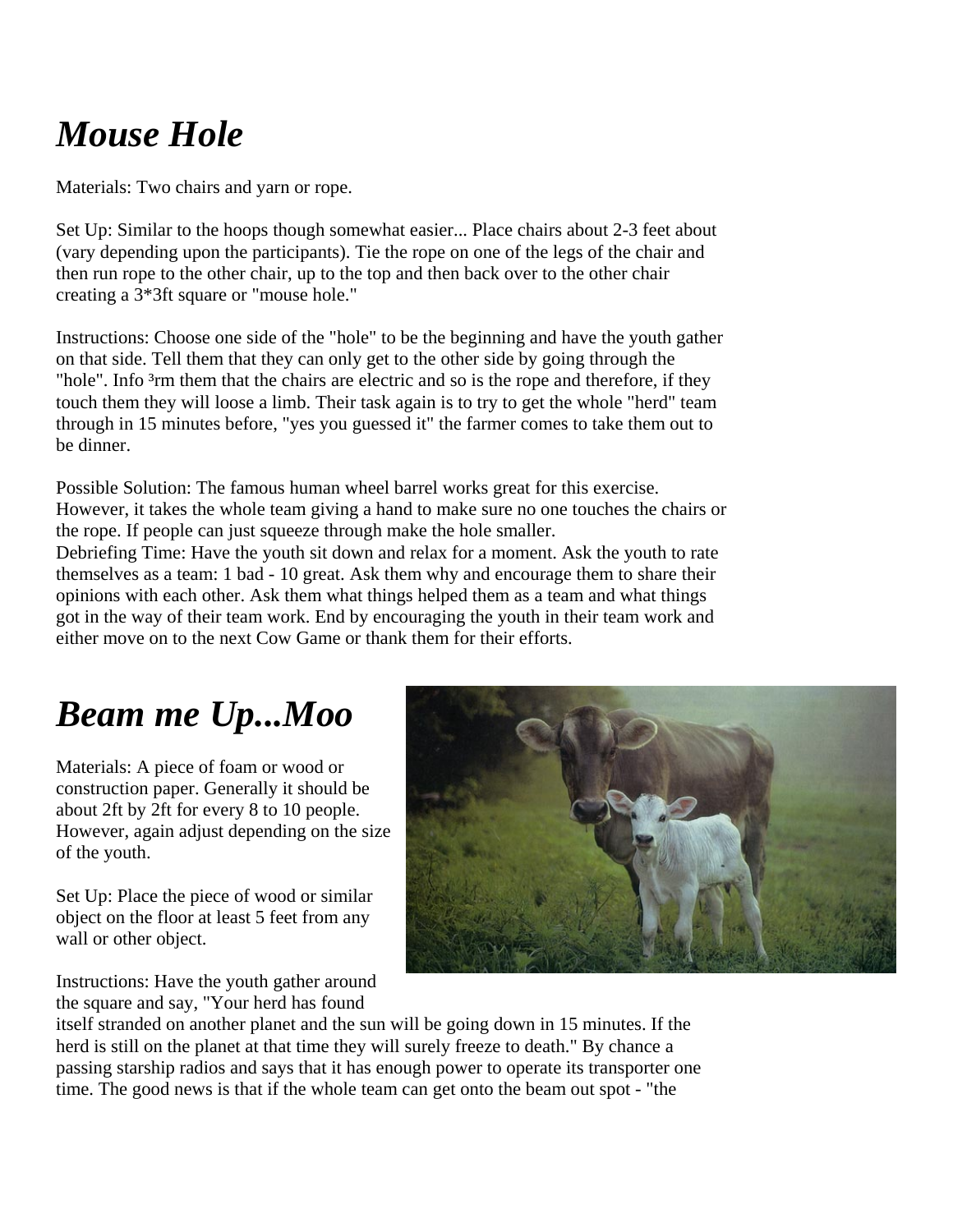square" have no legs touching the floor then the whole team can be saved. Just so the ship knows when to activate the transporter they should say "mooo" all together. If they keep their <sup>1</sup>whole team off the ground and on the beam out pad for 3 seconds the transport is successful. (give them several chances)

Possible Solution: The youth need to place one foot on the pad, while reaching across the pad to grab a hand of someone of the approximate same size. Leaning back and balancing they should be able to hold their other foot up for the 3 seconds. For larger groups sometimes putting people on shoulders and using the same technique is successful too. Other solutions may be possible... Let them be creative.

Debriefing Time: Have the youth sit down and relax for a moment. Ask the youth to rate themselves as a team: 1 bad - 10 great. Ask them why and encourage them to share their opinions with each other. Ask them what things helped them as a team and what things got in the way of their team work. End by encouraging the youth in their team work and either move on to the next Cow Game or thank them for their effort.

### *Creak Crossing*

Materials: Two pieces of wood  $(2*4 \text{ or similar})$  long enough that all but 2 or 3 members of the team can fit. Three tires or similar item. One 20 ft rope. Tape and a room or outdoor flat area at least 25 feet long.

Set Up: Place two 8 ft pieces of tape 25 ft apart to mark either side of the Creak. Place the two pieces of wood, the rope and the three tires together one side of the creak. Instructions: Have the youth gather on one side of the "creak" with the material. Inform them that the herd has come to a major river and needs get across. They have to travel together and carry all of their given supplies with them. Tell them that they have been given two boards that do not float, three tires that do float and can support the people or boards and they are given a section of rope. They have 20 minutes for this activity. Three steps off and they have to begin again or you can play for limbs like in the Cow Pen a Activity although this is the harder version.

Possible Solution: They begin by connecting the rope to one of the tires and throw it out into the "Creak." They use the rope to pull the tire back into position such that one edge of the first board can rest on the shore and the other on the tire. Then they tie the other end of the rope to a second tire and one person carries it to the end of the first tire and puts it into place. The second board is then passed up by the team and place on the second tire completing the first section of bridge. They all file onto the bridge bringing the third tire along. Everyone crowds onto the farthest tire and board freeing up the back tire and board to be passed up front to make another section of bridge. They continue this movement until they reach the other side. See Diagram:

Debriefing Time: Have the youth sit down and relax for a moment. Ask the youth to rate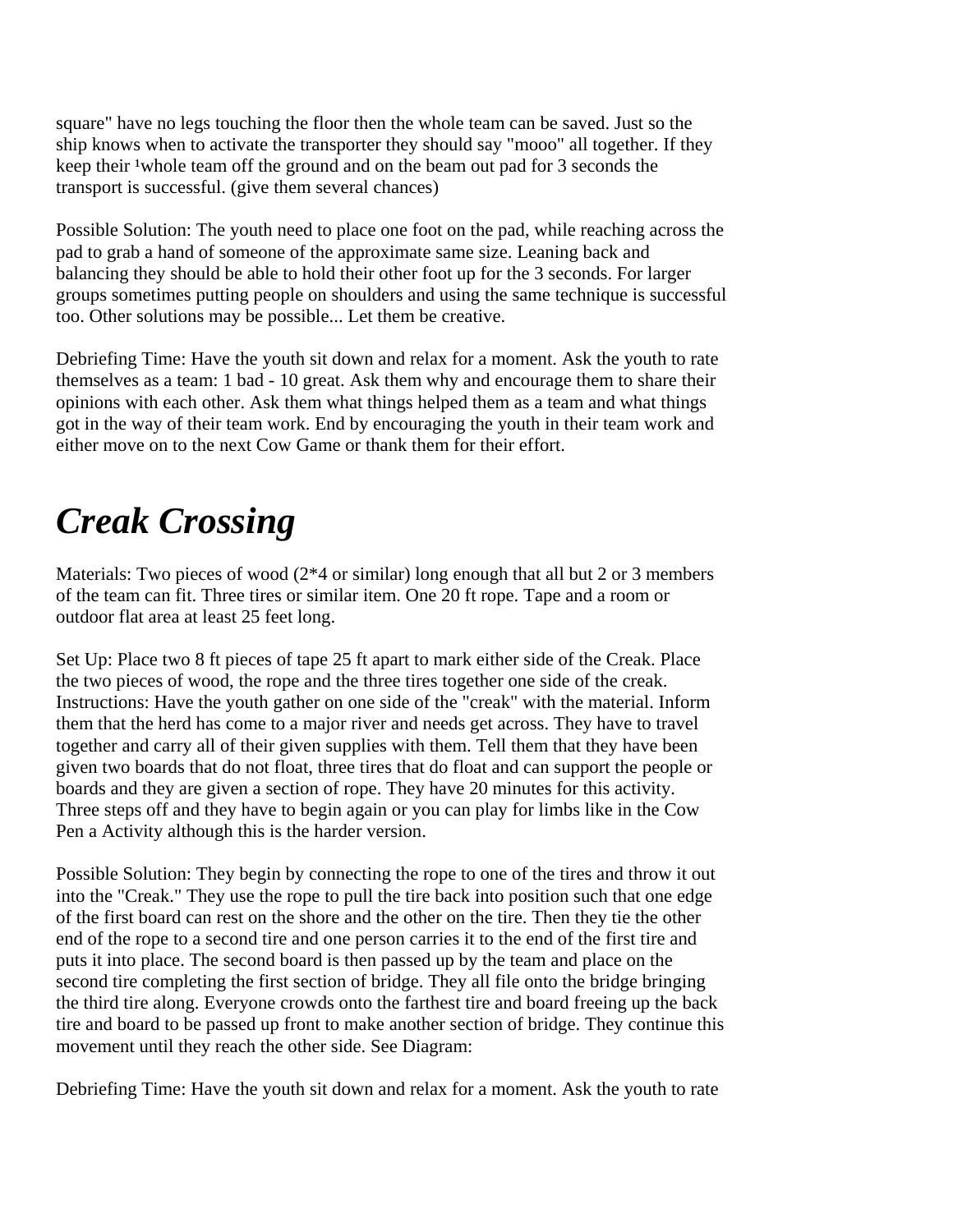themselves as a team: 1 bad - 10 great. Ask them why and encourage them to share their opinions with each other. Ask them what things helped them as a team and what things got in the way of their team work. End by encouraging the youth in their team work and either move on to the next Cow Game or thank them for their efforts.

#### *Horse (cow) shoe*

Materials: Three  $(2*4$  or  $2*6$ ) pieces of wood or similar object approximately 8 feet long each. A rope for the more difficult version.

Set Up: Place the a three boards in such a way to form a horse shoe like object.

Instructions: Have the youth find a spot on the boards. Let them determine their own order. Then tell the team that they simply need to line up according to height, or age or alphabetical order: your call. They are not allowed to step off the boards. You can play "three steps off" or play for limbs again. If you want to make this game a little more difficult take the rope and have the youth thread it through their belt loops or another similar way.

Possible Solution: With out the rope the youth simply use the corners to step across. It takes some adjusting and mental calculations but the solution is fairly basic. With the rope they have to take into account the threading of the rope back and forth but still it is fairly basic.

Debriefing Time: Have the youth sit down and relax for a moment. Ask the youth to rate themselves as a team: 1 bad - 10 great. Ask them why and encourage them to share their



opinions with each other. Ask them what things helped them as a team and what things got in the way of their team work. End by encouraging the youth in their team work and either move on to the next Cow Game or thank them for their efforts.

# *2x4 exchange line up*

Materials: One (2\*4 or 2\*6) piece of wood or similar object approximately 8 feet long or as long as needed for the amount of people. Set Up: Place the board on the ground...Major set up, I know!

Instructions: Have the youth find a spot on the board. Let them determine their own order. Then tell the team that they simply need to line up according to height, or age or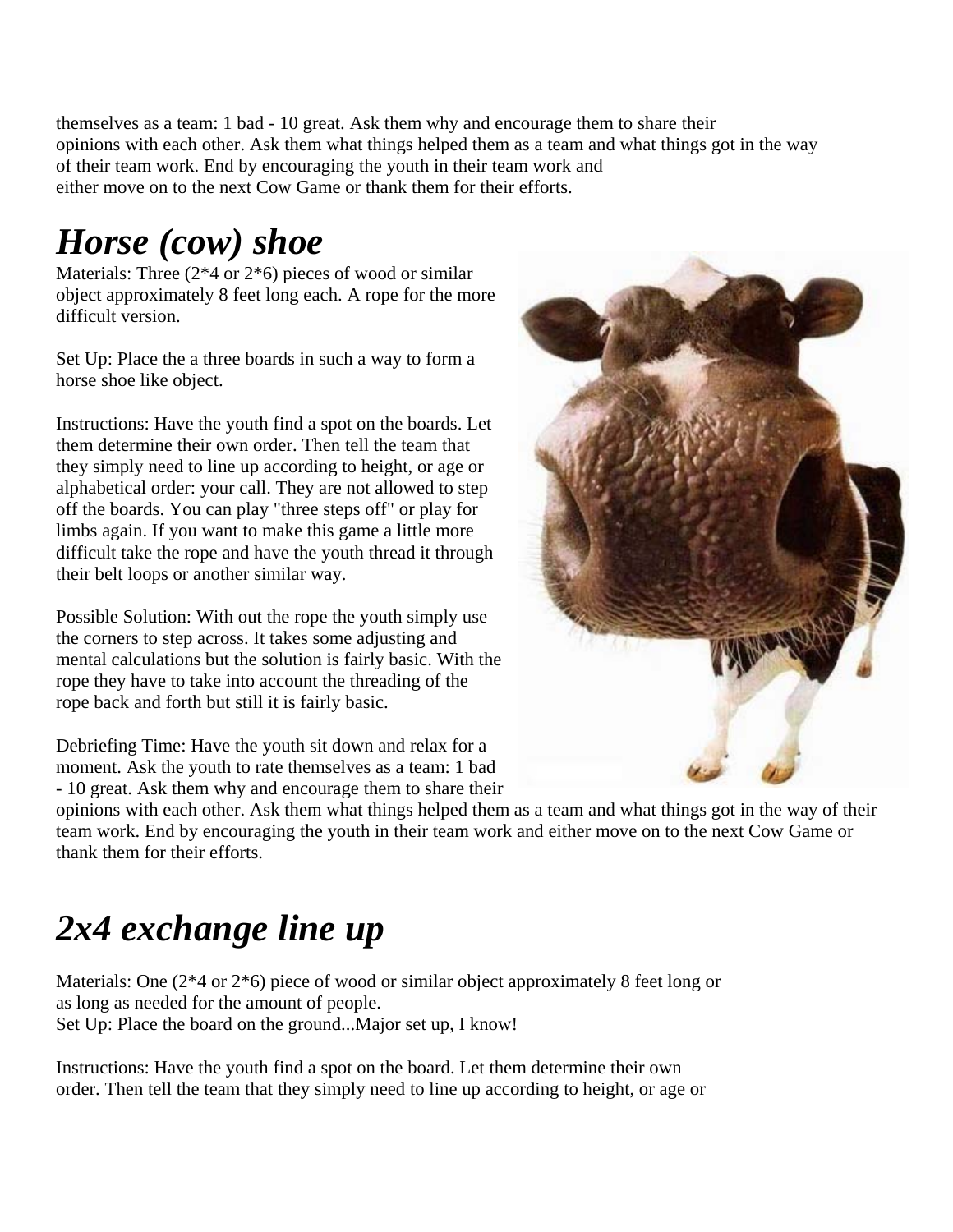alphabetical order: your call. They are not allowed to step off the board. You can play "three steps off" or play for limbs again.

Possible Solution: There are no corners in this Cow Game, like in the Cow Shoe version but the team work principle is the same. There are several solutions to this one but here is one: In order to exchange positions one member squats down in a frog like position and then another person steps over the back of the frog person with another member of the team helping with balance.

Debriefing Time: Have the youth sit down and relax for a moment. Ask the youth to rate themselves as a team: 1 bad - 10 great. Ask them why and encourage them to share their opinions with each other. Ask them what things helped them as a team and what things got in the way of their team work. End by encouraging the youth in their team work and either move on to the next Cow Game or thank them for their efforts.

# *Balancing beam*

Materials: Two (2<sup>\*</sup>4 or 2<sup>\*</sup>6) pieces of wood or similar object with on being approximately 8 feet long or as long as needed for the amount of people and the other being 4 ft or so.

Set Up: Place the 4ft board on the ground and then place the 8ft board cross ways on top of the 4ft board. You are creating a cross-looking teeter totter shaped object.

Instructions: The youth must arrange themselves on the board so that it balances for 3 seconds. BE AWARE that the board does tend to move left and right as well. If this is too dangerous or you would like to simplify the game place a nail on either side of the 8ft board.



Possible Solution: The solution is fairly basic; they simply line up in an order that will balance. However, this is often more difficult then it first appears. They were learn that moving slow and holding onto each other will greatly increase their chances for success.

Debriefing Time: Have the youth sit down and relax for a moment. Ask the youth to rate themselves as a team: 1 bad - 10 great. Ask them why and encourage them to share their opinions with each other. Ask them what things helped them

as a team and what things got in the way of their team work. End by encouraging the youth in their team work and either move on to the next Cow Game or thank them for their efforts.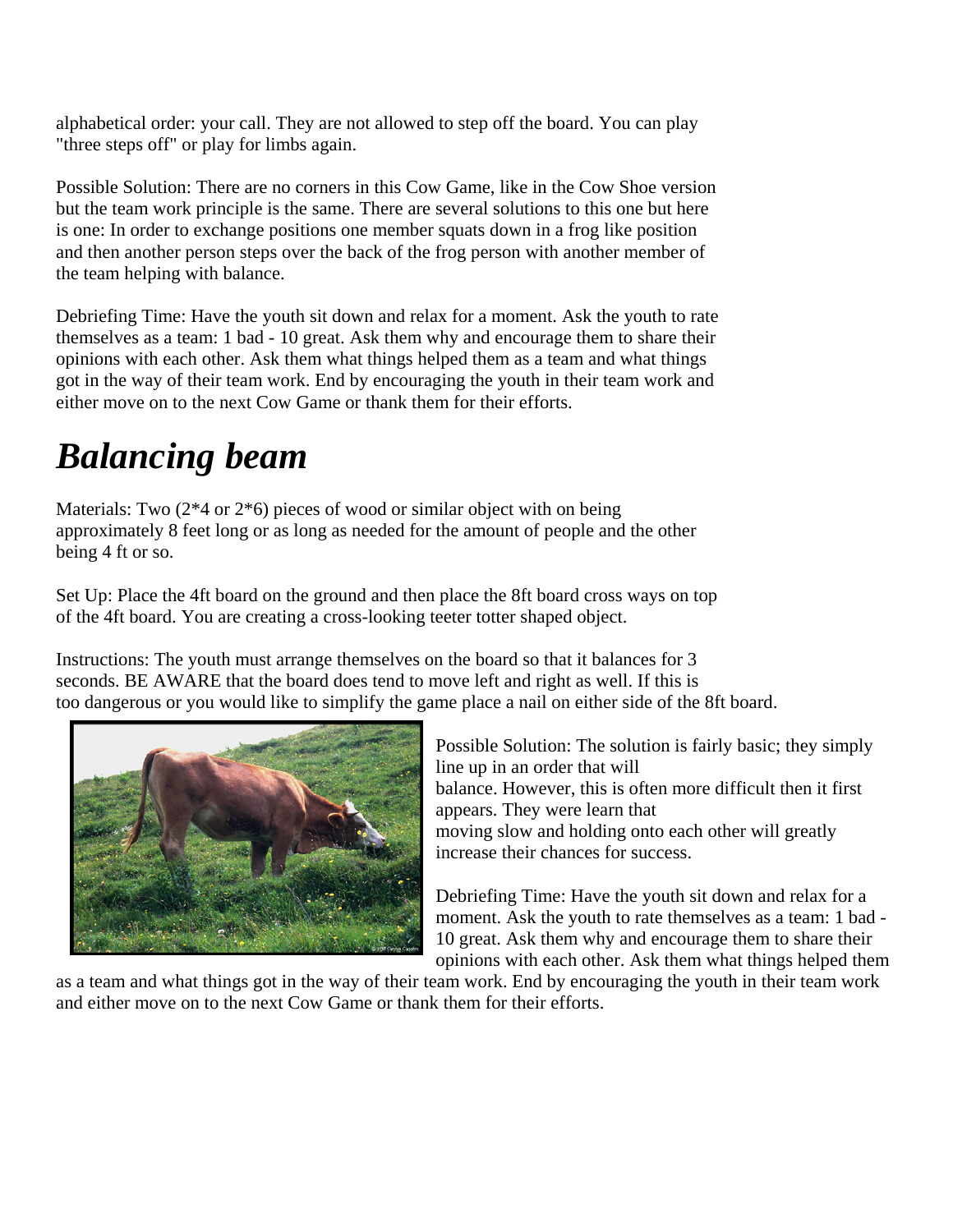### *Ball Move*

Materials: One or more large balls (3 feet wide) or similar objects like a garbage bags full of balloons or heavier material, depending on how difficult you want to make the game.

Set Up: Using the masking tape make a square on the floor that will be 1ft wider on each side of the ball. Have the ball like object sitting on the floor in the middle of the masking tape square. Add one ball for every 5 or 6 people. Another difficult set up...

Instructions: Inform the youth that ball represents an injured calf and their task is to carry the "calf" to a safe location. (If more than one, add: These "calves" are twins/triplets and must stay in close proximity of each other.) Simple enough, except that cows can't use their hands and arms like humans so they will not be allowed to use their hand or arms in this game. Designate a location that they must take the "calf" to; make it up a stair case or two through a door way and down a small hallway (be creative). Tell them that the

"calf" cannot touch the ground outside the square and if it does at any time during the journey they will have to start over.

Possible Solution: Again the creativity of the group can usually come up with any number of solutions for this exercise but here is one idea: Four people sit down with their backs firmly against the "calf". They slowly stand up while pressing firmly on the "Calf." Getting through doors and up stairs is just a matter of good communication.

Debriefing Time: Have the youth sit down and relax for a moment. Ask the youth to rate themselves as a team: 1 bad - 10 great. Ask them why and encourage them to share their



opinions with each other. Ask them what things helped them as a team and what things got in the way of their team work. End by encouraging the youth in their team work and either move on to the next Cow Game or thank them for their efforts.

#### *The Web*

Materials: Two tree like objects approximately 8 ft apart and 50ft piece of rope or yarn.

Set Up: Find or set up two tree like objects 8 ft apart: movable volley ball poles work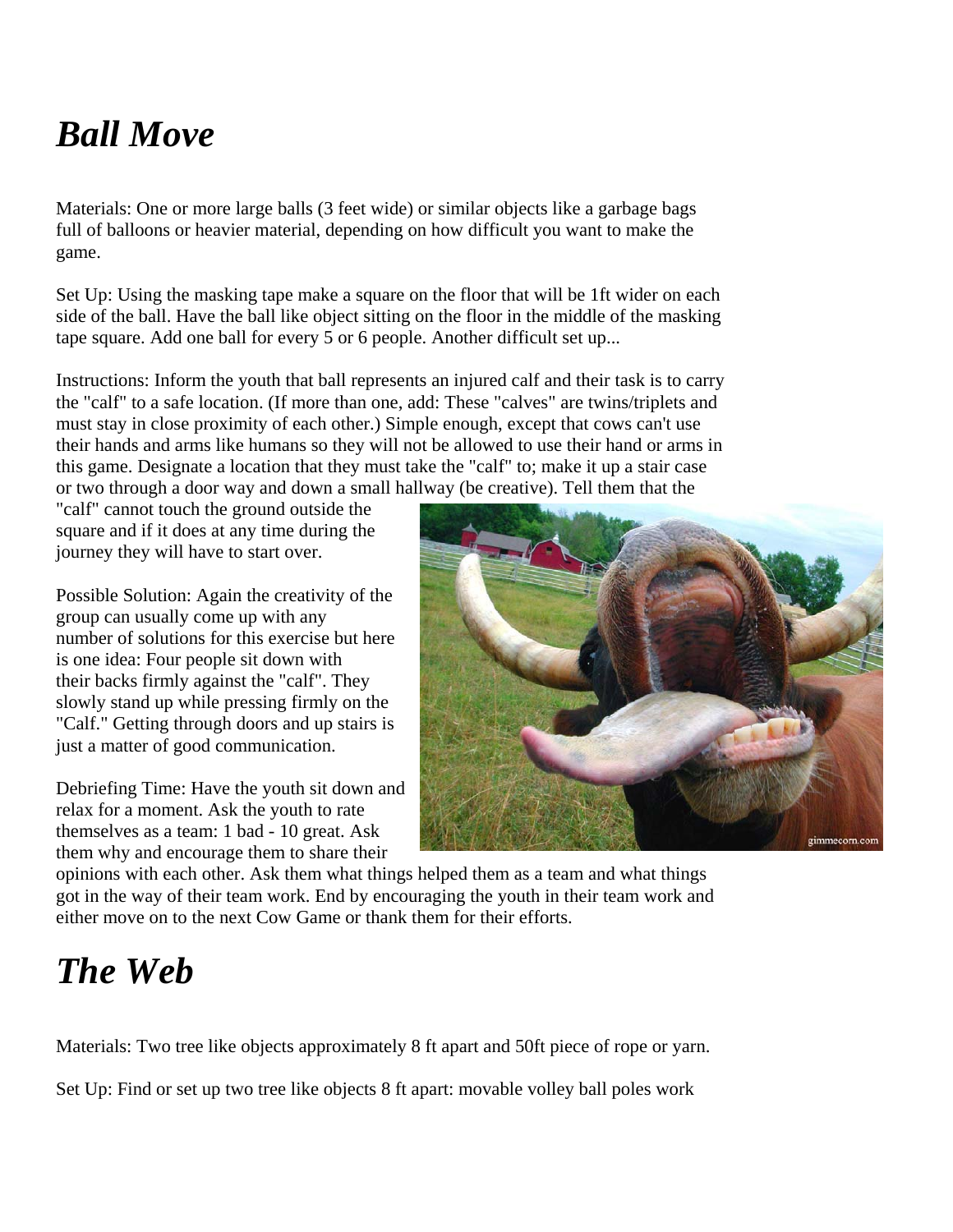or pillars on a shelter house. Then take the rope and begin making a web back and forth between the trees. You want to make the web so that the holes created are both small and large--high and low. Make it so that there are 2 or three more holes than people in the heard. Caution: This activity will need the same kind of safety checks as the Cow Pen Game.

Instructions: Inform the youth that the farmer has found them again and is just over the next hill and be here in 15 minutes. The farmer, with the help of the local spiders, set up this new kind of electric fence as a last defense. Their task is to get the whole team through the web but the farmer designed the web so that each time a cow goes through the hole closes. So each hole can only be used once. The poles are also electrified. This game can be played for limbs or three chances.

Possible Solution: The solution is a matter of planning. The team needs to determine who they can and cannot get through certain holes. It will take the whole team to accomplish this activity. They have to literally watch each other's back so that it does not touch the web. Once they have a few people through the lower bigger holes (note: save one for the last person) they can begin passing each other like crowd surfing.

Debriefing Time: Have the youth sit down and relax for a moment. Ask the youth to rate themselves as a team: 1 bad - 10 great. Ask them why and encourage them to share their opinions with each other. Ask them what things helped them as a team and what things got in the way of their team work. End by encouraging the youth in their team work and either move on to the next Cow Game or thank them for their efforts.

#### *Herd on a Blanket*

Materials: A piece of material (A bed sheet or other material works fine). A fellowship hall or gym or smooth concrete of a shelter house.

Set Up: Fold the sheet in such a way that it provides enough room for the whole herd to get on but not too much extra to move around. Place the sheet on the ground.

Instructions: A herd of cows will move together for two primary reasons; protection and food. This is great game to play while waiting for pizza or just put out some cookies or other similar object. Have the youth all stand on the blanket. Their task is to move together on a path determined by you. They are not allowed to step off. (Play for limbs or three misses; each has its own dynamic). At first a reasonable goal of moving together 15 or 20 feet on a slick surface will be sufficient. However, as the team grows you might want to add going up a few stairs and over carpet. Be creative in your path!

Possible Solution: The key to this game is communication, as it is with most. However, moving as a team requires a uniform movement. Sometimes one person volunteers to shout, "Moo . . .ve" every 5 seconds. The team bunny hops forward on command. When you add stairs and carpet it becomes more difficult but still involves the basic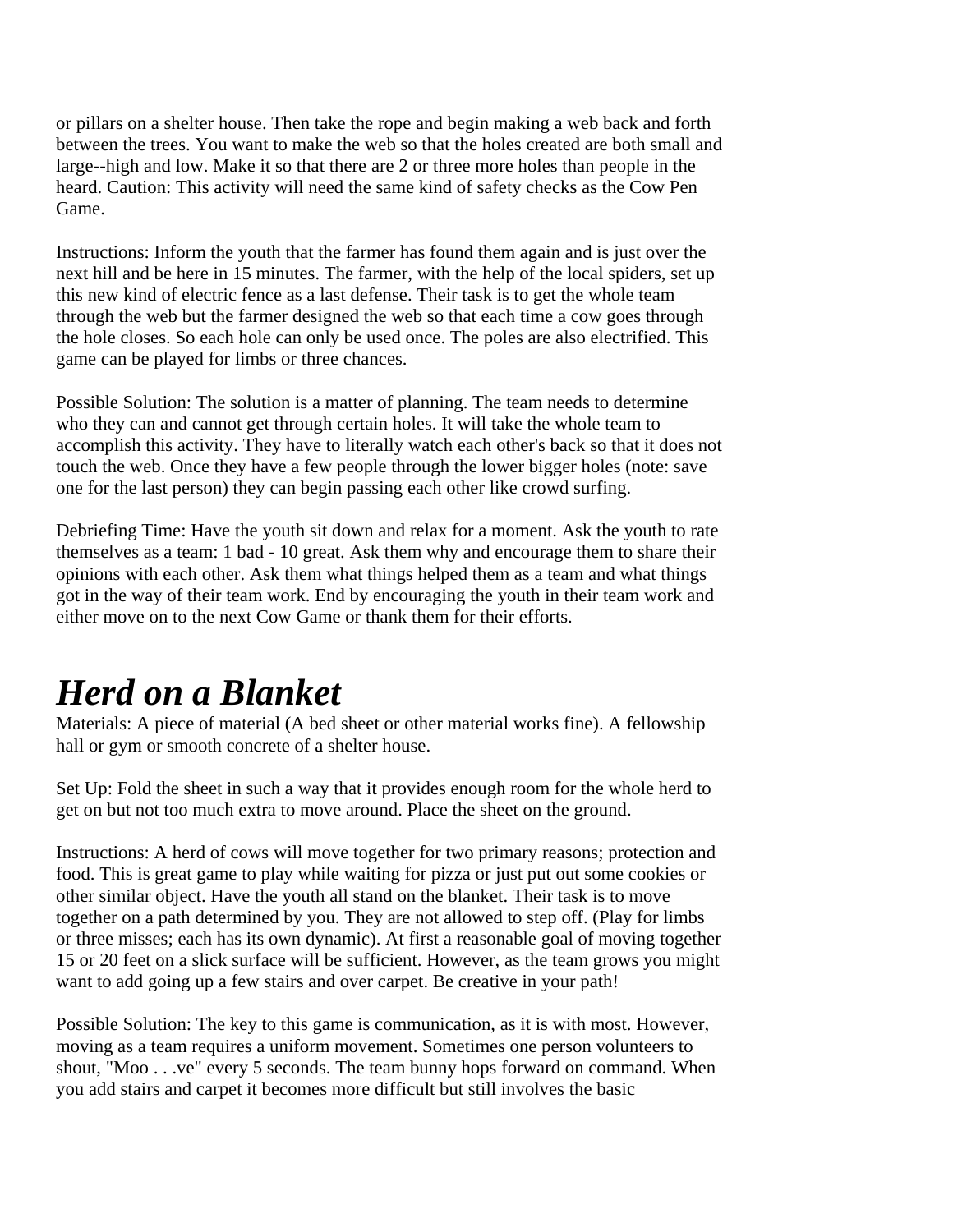communication. This Cow Game in particular is one in which boys tend to try to dominate and girls are a little passive (This is a general reference, not to suggest that boys or girls have to or will act like this). If this does happen, this is a perfect time to make the rule adjustments

Debriefing Time: Have the youth sit down and relax for a moment. Ask the youth to rate themselves as a team: 1 bad - 10 great. Ask them why and encourage them to share their opinions with each other. Ask them what things helped them as a team and what things got in the way of their team work. End by encouraging the youth in their team work and either move on to the next Cow Game or thank them for their efforts.

# *Collar me a Cow*

Materials: A pole like object ( Approximately 2 feet higher than the average height of the participants) and a tire like object (object should weigh at least 3-5 pounds). A rope approximately 5 ft in length. Note: The rope should be shorter than half the length of the pole.

Set Up: Either stick the pole in the ground or use another object that has its own stand (i.e., an indoor flag pole without the flag or a volley ball pole with stand) Then put the tire over the pole. Tie rope onto tire and just before game starts tie around the waist of one of the team members.



Instructions: Inform the youth that the farmer has captured one of their herd and placed this cow in very sensitive electrified alarm device. The good news is that the team is here to save the day. The farmer will return in 15 minutes so the escape must be made quickly. The alarm will be set off if the tire or any other object touches the pole or the rope is untied from the tire or the captured cow. If they set off the alarm they either must start over or sacrifice a cow. (Talk about this element in the debriefing time) The rope is heavily electrified and will destroy any arms or legs that come in contact with it. The captured cow's waist is protected but not his/her arms and legs. Good luck!

Possible Solution: The solution to the escape is to lift both tire and captured cow high enough in order to slide the tire over the pole. It may help to have some of the youth on the shoulders of the others. This maneuver will take the whole team working together. Debriefing Time: Have the youth sit down and relax for a moment. Ask the youth to rate themselves as a team: 1 bad - 10 great. Ask them why and encourage them to share their